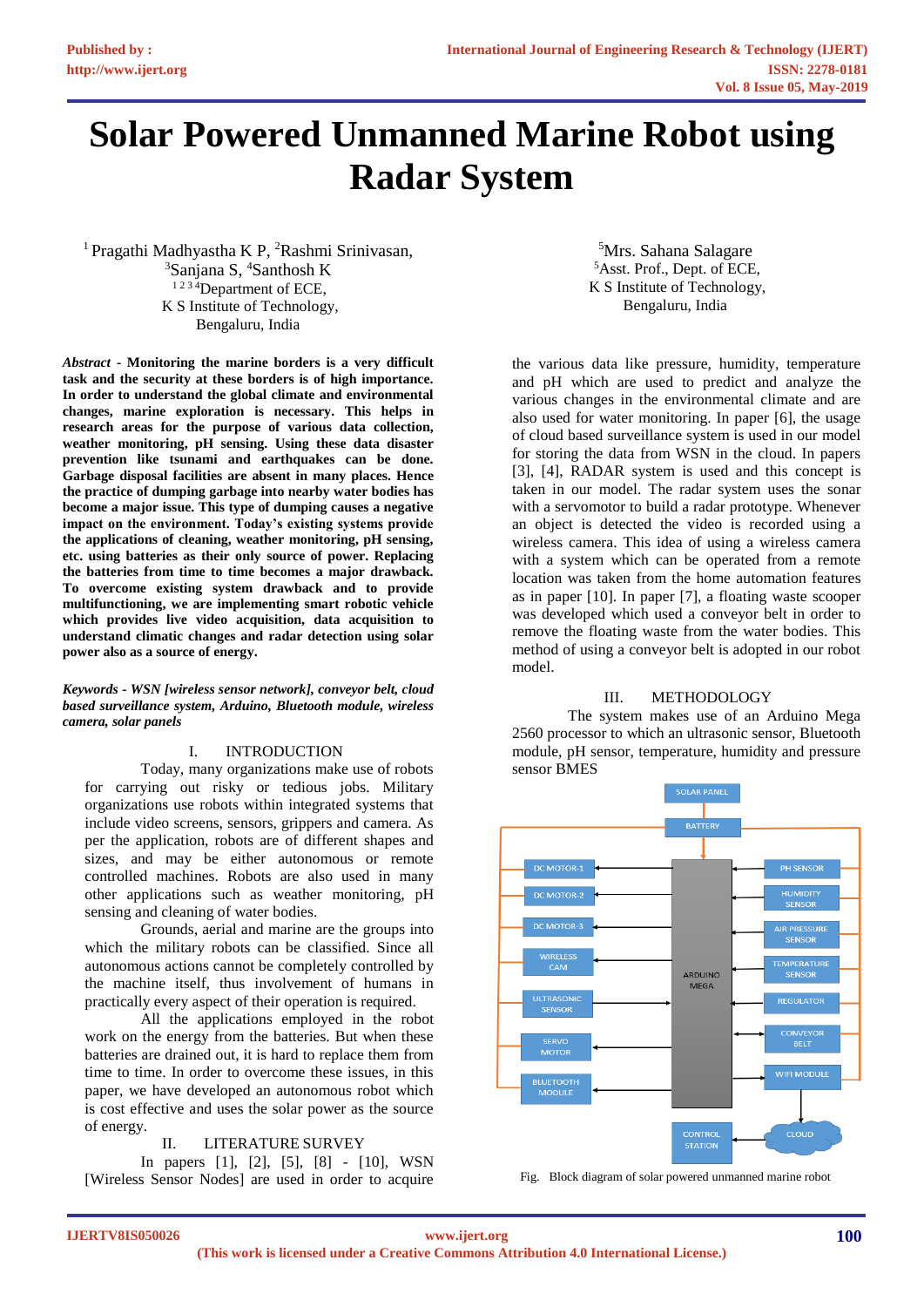BMP180, Wi-Fi module ESP8266, motor drivers, three DC motors and a servo motor are connected. Two DC motors are used for the movement of the robot in front, back, left and right directions which is done manually by a mobile phone using the Bluetooth module. Another DC motor is used for the movement of the conveyor belt which is used to collect small waste materials from the surface of the water body and is dumped into a waste bin. The ultrasonic sensor detects if any object is present on the surface of the water and stops robot movement if an object is detected and a servo motor is used to rotate the ultrasonic sensor. The robot can predict the distance of the object from the robot. The wireless camera sends live video footage or images to the control station using the Wi-Fi module. The pH sensor is used to detect the pH of the water body. BMES BMP180 sensor gives the temperature, air pressure and humidity values of the surrounding area. The pH, temperature, air pressure and humidity values are uploaded to cloud which can be used for further analysis. The entire robot is powered using solar panel and battery.

- *A. ADVANTAGES*
- Small in size and harnesses solar energy for its operation.
- Helps in eradicating water pollution caused by floating waste.
- Surveillance of sea boarders.
- Prediction bad weather conditions in remote water areas.
- Detects potability of water.
- *B. DISADVANTAGES*
- The robot's movement can be hampered by wind and other external factors.
- Solar energy cannot be harnessed at all times (at night, during storms, etc.). Hence, a backup battery is required.
- Collecting waste from water surface is only possible in calm waters. Hence, collecting waste cannot be done in turbulent waters.
- *C. APPLICATIONS*
- Real time videos from remote places can be viewed.
- Monitoring the environmental conditions can be helpful for weather forecasting.
- Cleaning floating waste from water bodies.
- Testing the water pH and checking potability of water.
- Data will be uploaded to cloud/server, which can be useful for further analysis.
- This system can be used for navy operation.



Fig.2 Solar Powered unmanned robot

## IV. ACKNOWLEDGEMENT

This work was supported by K S Institute of Technology, under the guidance of Mrs. Sahana Salagare, Asst. Prof. Department of ECE, Bengaluru, India.

#### V. CONCLUSION

 The continuous naval border monitoring is decisive as it determines the outcome of national security. Garbage disposal needs to be taken care in order to protect the bio diversity of the region along with the analysis of the various other parameters like temperature, pressure, pH levels, etc. in order to take the right measures for the changing environmental conditions. In this paper, we have built a marine robot which is multifunctional, reliable, and cost effective which can be used in the naval borders along with its radar system. It can also be used in water bodies to remove floating waste and sense water pH and other parameters required for weather forecasting. It is efficient and has a continuous power system which uses solar power as the source of energy.

#### VI. REFERENCES

- [1] P. McGillivary, K. Rajan, et al, "Integrating Autonomous Underwater Vessels, Surface Vessels and Aircraft as Persistent Surveillance Components of Ocean Observing Studies", Conference: Autonomous Underwater Vehicles, IEEE, 2012
- [2] E. Kanagaraj, et al, "Cloud-based Remote Environment Monitoring System with Distributed WSN Weather Stations", IEEE, 2015
- [3] Jian Cui, et al, "Wave Height Measurement Using Short-range FMCW Radar for Unmanned Surface Craft", MTS, 2015
- [4] Vilas Boas, Silva Junior, et al, "Towards the electromechanical design of an autonomous robotic sailboat", Latin American Robotics symposium, Brazilian Robotics Symposium, 2016
- Sahana Salagare, P N Sudha, Kartik P, "A Survey on Applications and Challenges of Underwater Wireless Sensor Node", IJETT, 2016